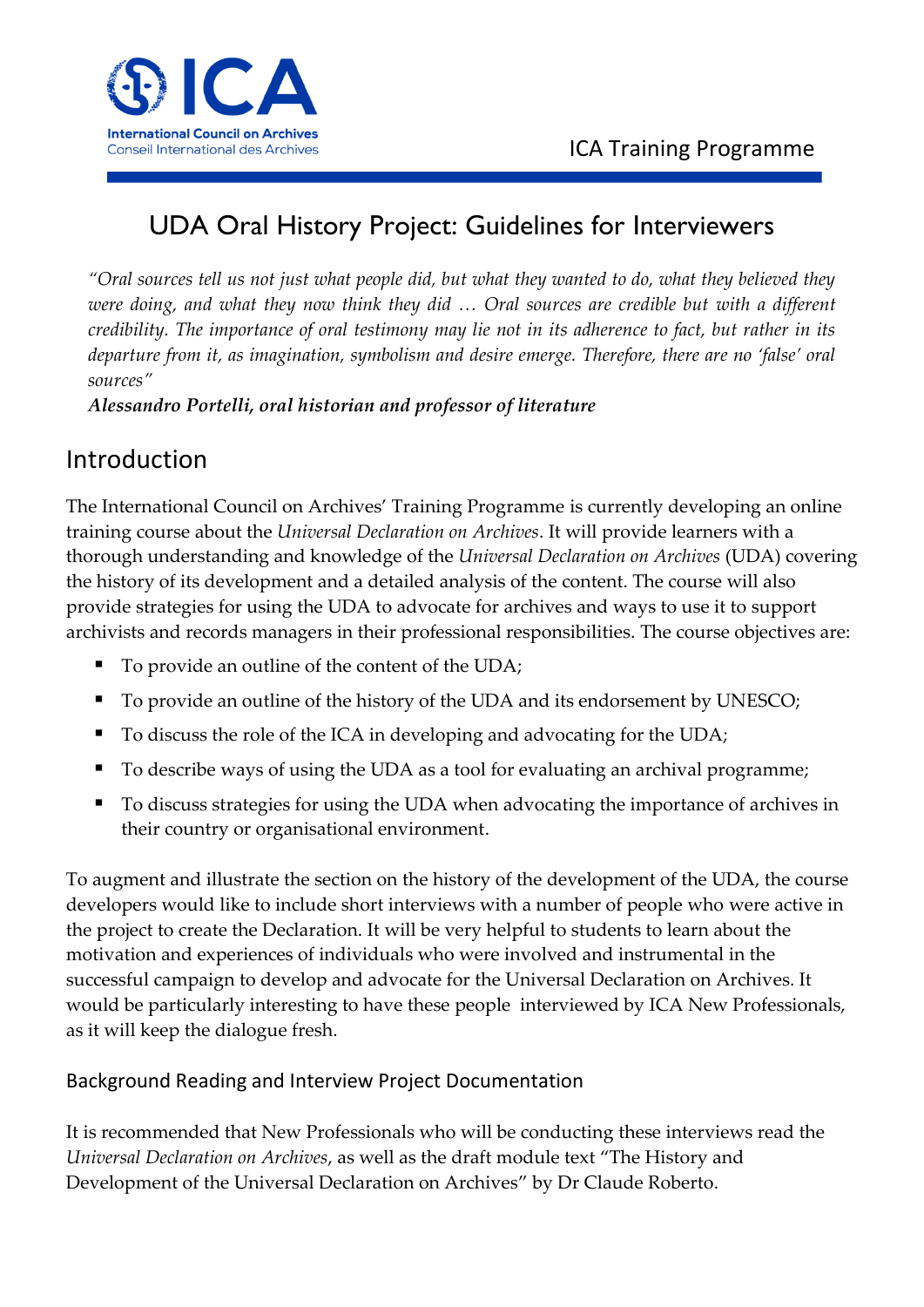They should also review the following project documentation:

- **Interview Consent Form**
- Information for Interviewees
- Invitation to participate
- **Interview Record Form**

Please note that the UDA uses 'archives' to mean 'archives and records' and 'archives management' to encompass records management from the point of deciding or needing to create a record through to destruction or, if it has archival value, permanent preservation.

### Interviewees

The following individuals have been identified as offering useful insights into and comments on the development and adoption of the UDA.

#### **Henri Zuber**

Henri Zuber, as Chair of the ICA Section on Professional Associations, presented the document to the ICA Executive Board in October 2008.

#### **Fred Van Kan**

Fred Van Kan is currently the President of the ICA Fund for the International Development of Archives and was previously a member of the SPA Steering Committee responsible for the development of the UDA.

#### **Normand Charbonneau**

Normand Charbonneau is the Vice-President Programme for ICA and he oversees all aspects of the professional programme. He was also Director of the Archives of Quebec during the development of the Quebec Declaration on Archives.

#### **Papa Momar Diop**

Papa Momar Diop was the Senegal National Archivist and subsequently Senegal ambassador at the UNESCO who submitted the resolution to gain UNESCO endorsement of the UDA.

#### **Claude Roberto**

Claude Roberto is the Chair of ICA's Expert Group on Advocacy. She was also a member of the SPA Steering Committee responsible for the development of the UDA and she is currently coordinating the UDA translations on the ICA website.

#### Process

The interviews will be conducted during the second half of 2018. The interview will consist of a series of open-ended questions about the interviewee's role in the development and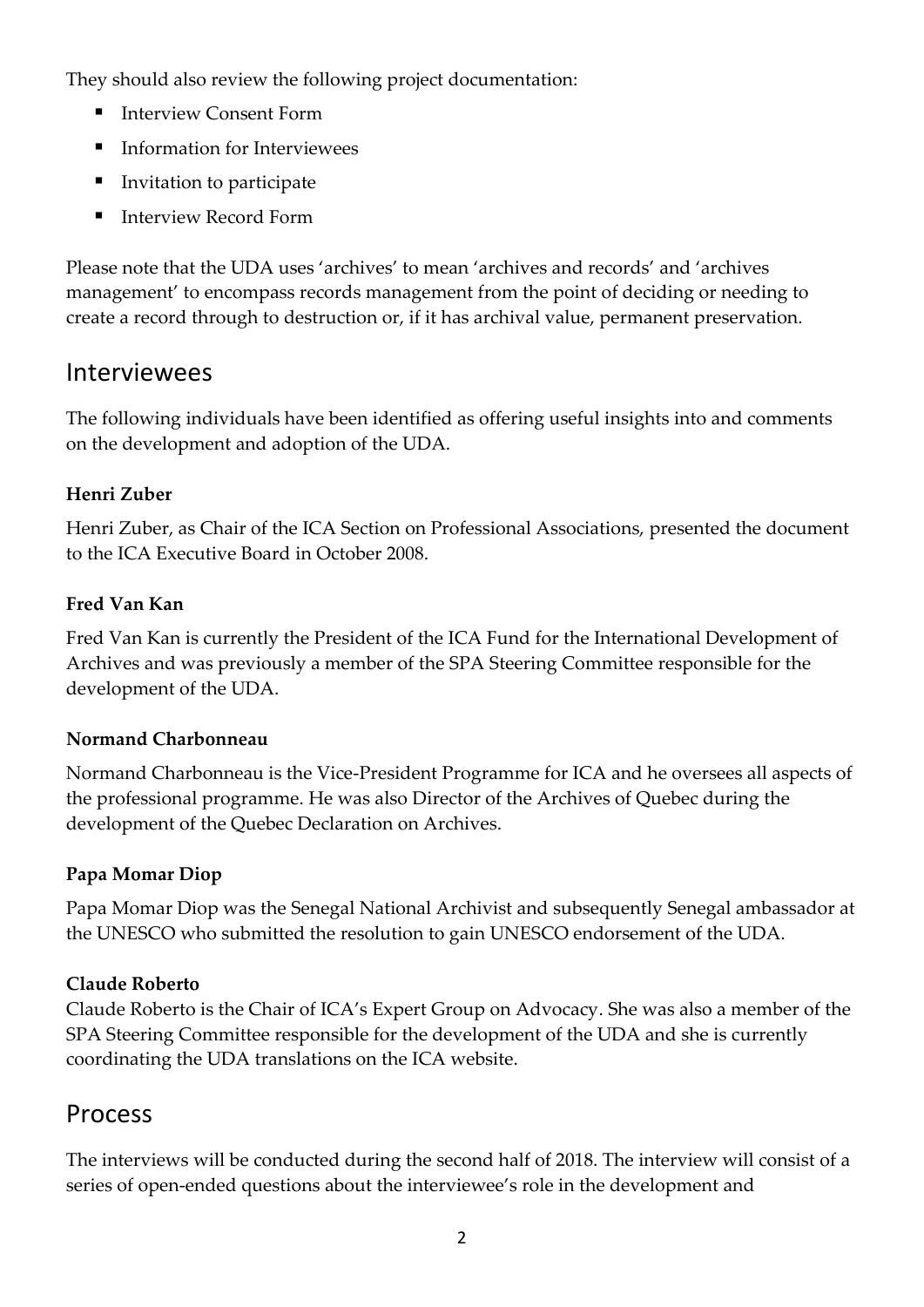endorsement of the Universal Declaration on Archives. The questions have already been drafted by the course developers but can be augmented by the interviewers in consultation with the course developers. Interviewees will be provided with a list of the questions in advance of the interview. Appendix A provides a list of the questions for each interviewee.

If the interviewee plans to attend the Annual Conference in Yaoundé in November 2018, the interview will be conducted there, face to face. Otherwise, the interview may be conducted online or at a place of mutual convenience. No other involvement is expected of interviewees.

The course developers will be writing to individuals to let them know that they have been identified as potential interviewees. The New Professional interviewers will then write to their interviewees explaining more about the interview process and asking them to agree to be interviewed and to review the consent form. This form must be signed by the interviewee before the interview. It ensures that interviewees have all the information they need, informs them of their privacy rights and signs over copyright in the recording which allows ICA to use the material for educational and awareness-raising purposes. The course developers have drafted a consent form, wording for New Professionals to use in their initial email to interviewees and an information sheet on the UDA training module.

Once the interviewees have agreed to the interview they will be sent the questions so they can prepare. If the interview is to take place in Yaoundé a mutually convenient time should be set. It is recommended to allow at least an hour for the meeting.

# Audio or Video

We intend to have all the interviews in video format unless the interviewee refuses to be interviewed and cites a dislike of being filmed as their reason. In that case we will agree to a sound recording but we would like a photograph of the interviewee. You should take the photograph as part of the interview process.

### Recording the Interviews

The guidance given in this section is intended as an initial introduction to recording the interviews with options for using Microsoft technology on a laptop and Apple technology with an iPhone or iPad. New Professionals are often very skilled in using mobile technology and we are open to any recording method that results in a short interview (between ten and fifteen minutes) of no more than 8GB in one of the formats accepted by our Learning Management System as follows:

- **Video formats:** \*.mov; \*.mpg; \*.avi; \*.flv; \*.f4v; \*.mp4; \*.m4v; \*.wmv; \*.vob; \*.mob; \*.3gp; \*.mkv; \*.divx; \*.xvid
- **Audio formats:** \*.mp3; \*.wav; \*.m4a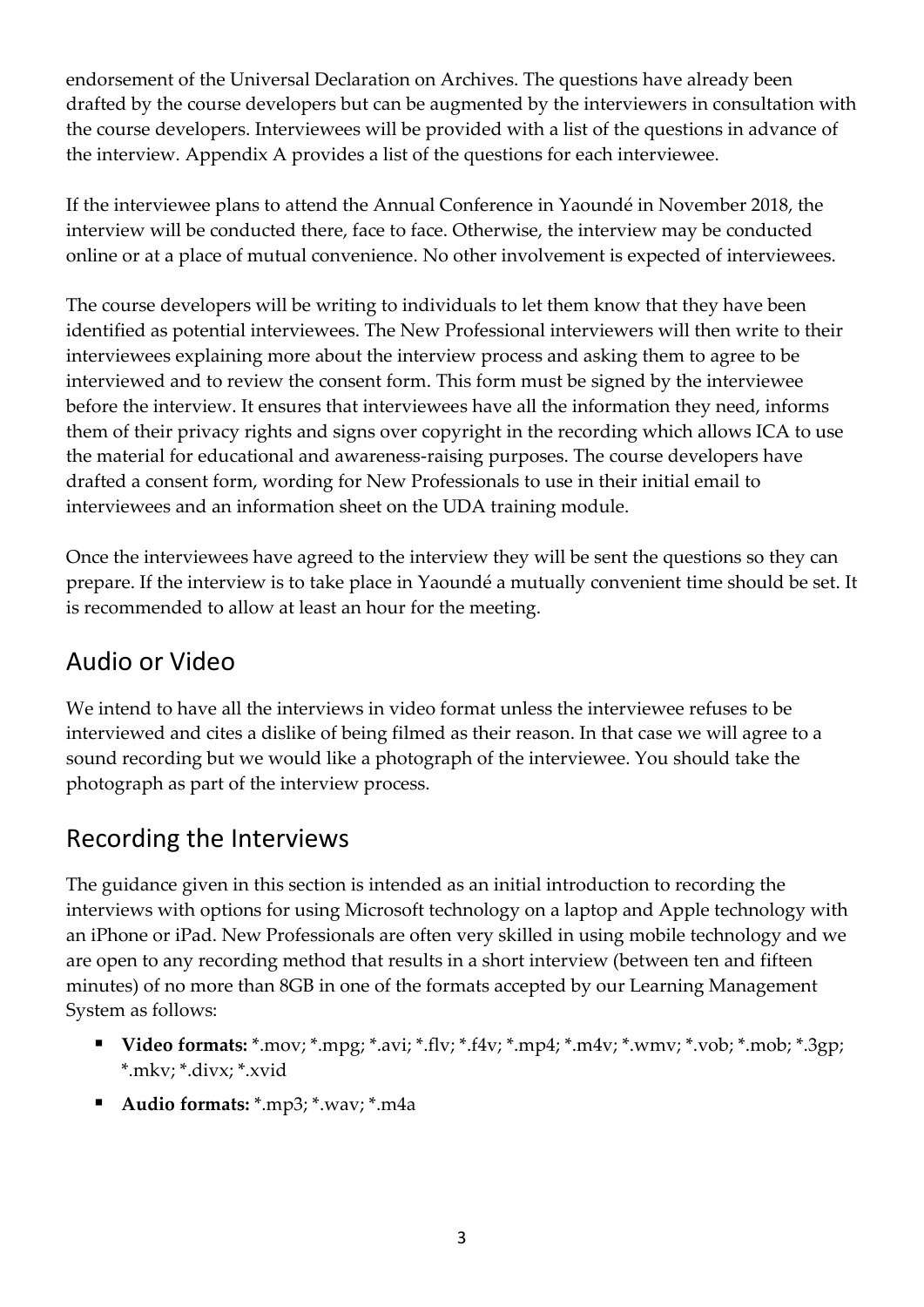#### Microsoft Office software

#### **To make a video recording of the interview:**

Open the Camera programme and ensure your interviewee is visible and centre stage, click on video icon, click to start recording, click to stop recording. The video should be saved in your pictures/ camera roll folder/subfolder as an MP4 file. Rename the file with the name of the interviewee and the date of the interview.

#### **To make an audio recording of the interview:**

Open the Voice recorder programme, click on the purple button to start recording, click again when the recording is over. The recording should be saved in your documents/sound recording folder/subfolder as an M4A file. Rename the file with the name of the interviewee and the date of the interview.

#### Smartphone apps

The guidance below is for interviewers who want to use an i-phone to record the interview. Android phone users will need to research how to make audio and video recordings before they can conduct the interview<sup>1</sup>.

#### **To make a video recording of the interview with an i-phone:**

Before you begin, make sure that you have somewhere solid to rest your i-phone or i-pad during the interview. The GorillaPod stand<sup>2</sup> is a good tripod to use for this, but any way to keep your phone at a steady angle would work. Ensure your interviewee is visible and centre stage in the screen. Use the video option in the camera app to record your interview. The recording will appear in your camera roll and from there you can export the mov file. Rename the file with the name of the interviewee and the date of the interview.

#### **To make an audio recording of the interview with an i-phone:**

If you don't have an app on your iPhone, the HandyRecorder app<sup>3</sup> works well. You can also use a Zoom microphone attachment. Record the interview. HandyRecorder allows you to email the recording in wav format directly from the app. Rename the file with the name of the interviewee and the date of the interview.

#### Skype

It may not be possible to interview everyone in person. In this case we plan to interview them via telephone or conference call technology. We welcome suggestions from the New Professionals on how to do this. One possibility may be to use Skype.<sup>4</sup> We will be able to test the options together once we have more information about the interviewee availability.

<sup>&</sup>lt;sup>1</sup> The authors of the guidance would welcome the chance to include instructions for android phone recording techniques, please let us know if you want to help

<sup>2</sup> Available here: https://joby.com/gorillapod-tripods

<sup>3</sup> Available from iTunes: https://itunes.apple.com/gb/app/handyrecorder/id566291779?mt=8

<sup>4</sup> See https://support.skype.com/en/faq/FA12395/how-can-i-record-my-skype-calls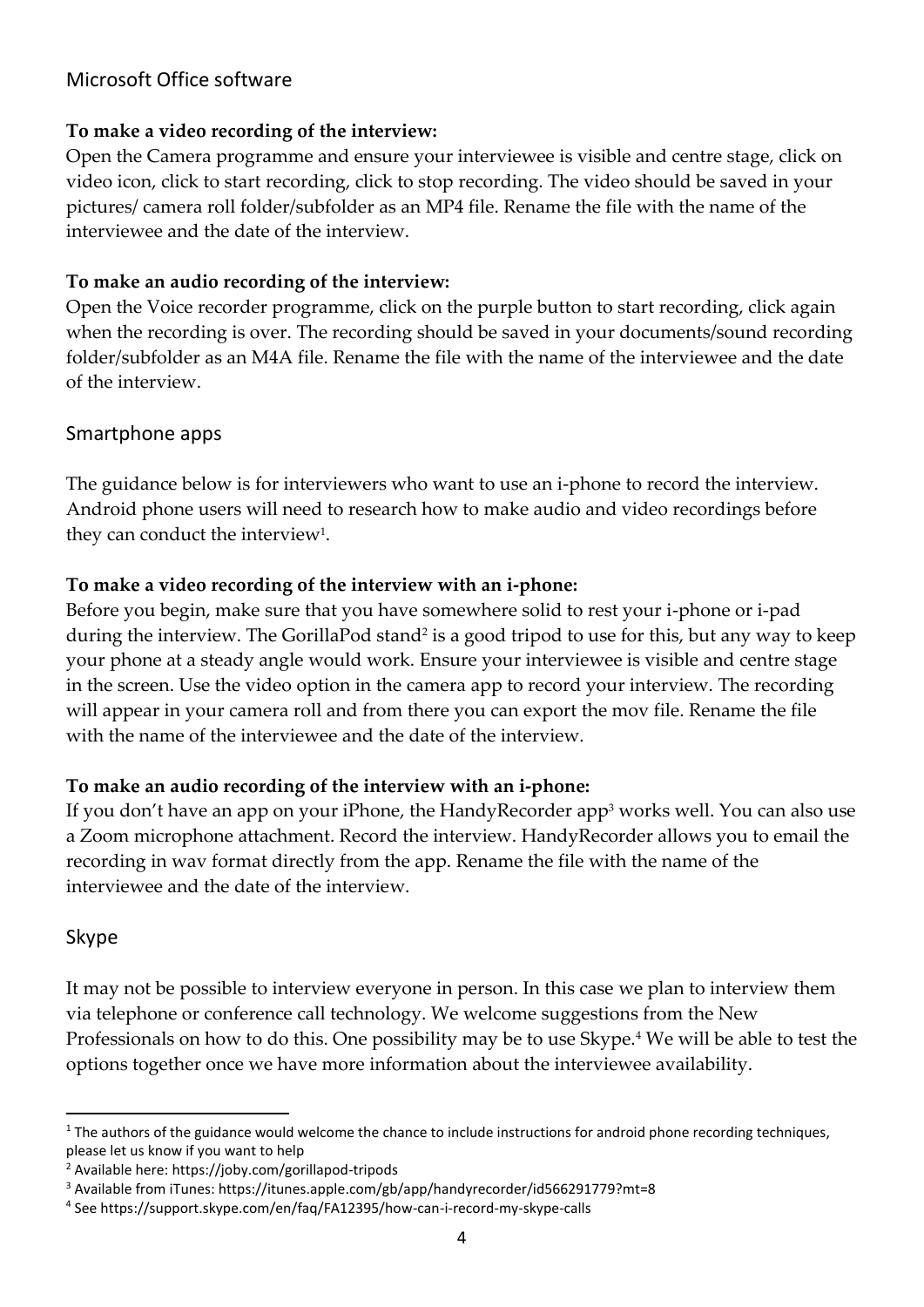# Editing the Interviews

It is possible the interviews will need to be edited. This should be discussed with the course developers and the original recording should be retained.

### Documenting the Interviews

As has already been mentioned, the recordings need to be given titles with the date of the interview and the name of the interviewee. You will need to document the interview using the Interview Record Form. You should check the spelling of the interviewees name and ask them about their current job, what they were doing at the time of the UDA initiative and their role in developing it. You can fill out your own details either before or after the event. The form also includes a check box to ensure we collect the signed consent form.

### Interviewing Techniques

The goal of the interview is to obtain meaningful answers to the questions which have been designed to shed light on the exciting endeavour of bringing the *Universal Declaration on Archives* to life. You will need to prepare well. Test your equipment and ensure that you know how to use the recording technology, but it should be an interesting and enjoyable experience for the interviewer as well as the interviewee.

As part of your preparation for the interview, make some test recordings and save them in the preferred formats, re-naming them to ensure that your recording will meet the project requirements. If you need help or want to check that your results meet our standards, please contact Margaret Crockett.

You should also review the interview process to ensure that you are familiar with all aspects. Decide how you will begin the recording, you should introduce yourself and the interviewee to the audience at the beginning. For example: "I am Jane Dough, one of the ICA New Professionals at the Yaoundé Annual Conference in November 2018 and it is my honour to be interviewing Fred Bloggs for the *Universal Declaration on Archives* training course. Fred is President of the ICA Group on Food Appreciation as well as being Archivist for the UK Association of Food Growers. Hello Fred." Alternatively you can ask direct questions, such as:

- Please tell us your name and your current professional role.
- What was your role within ICA / UNESCO / other organisation involved in the UDA?
- What was your professional role when you were working on the development /approval of the UDA (if it was different to your current role)?

You should also think how you are going to conclude the recording and this should include acknowledgements and thanks to the interviewee, for example: "Thank you Fred, that was a really interesting interview, we are really grateful to you for sharing your insights into the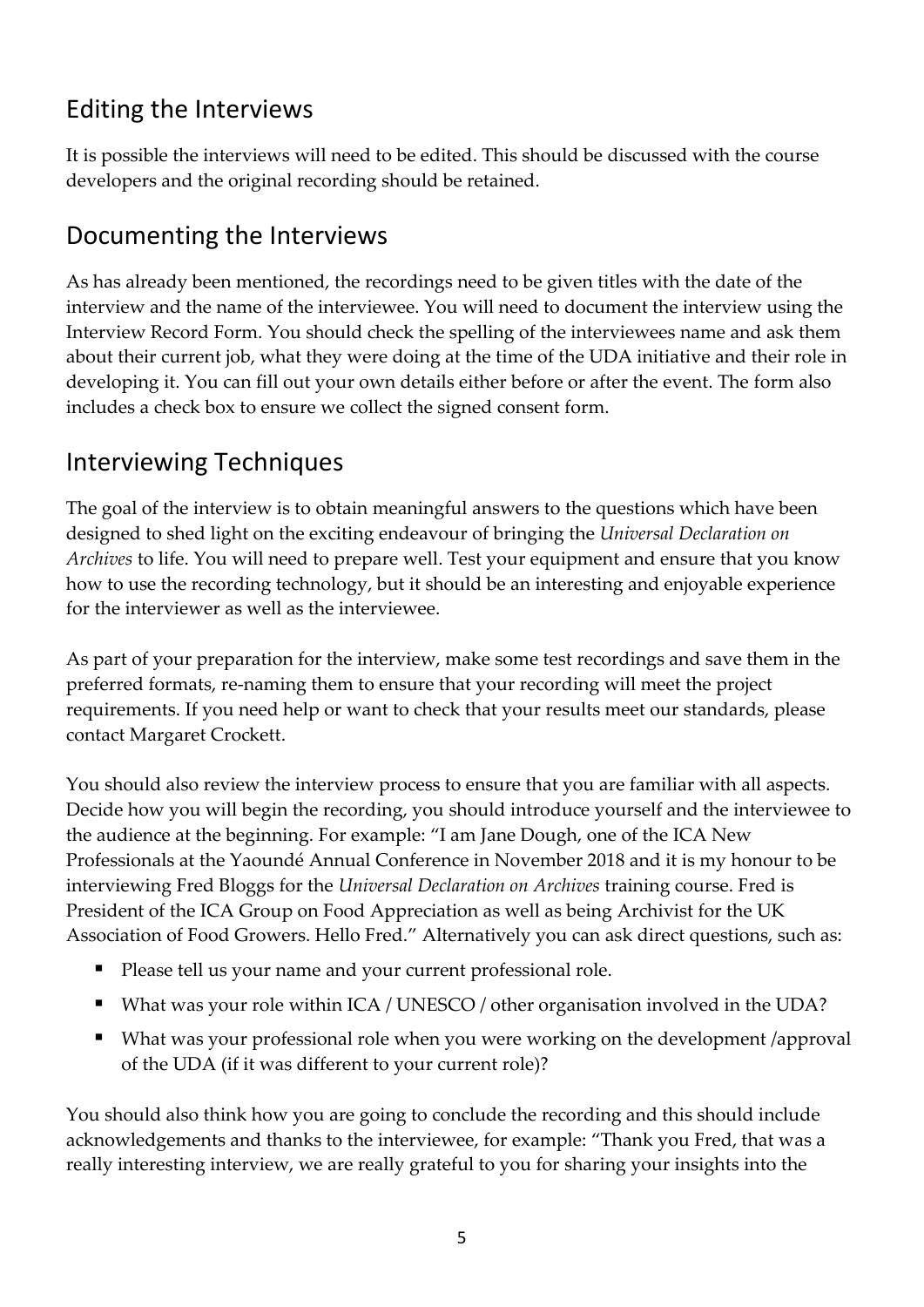UDA. I would like to thank the audience for watching this video and again, many thanks to Fred, goodbye."

Regardless of how you plan to begin and end the recorded part of the interview, write yourself a script with the questions and any notes you think will be useful to ensure you get full answers. You might also want to include a prompt to get the interviewee to say goodbye at the end too.

You will have had email correspondence or some kind of contact with your interviewee when you were introducing yourself and setting up the interview. Once you have met to conduct the interview you will want to set him/her – and yourself – at ease. The UDA Interview Record Form requires a little detail about interviewee's work experience and current work as well as their rôle in developing the UDA.

Ensure that the interviewee is sitting comfortably and set up your camera so it is secure and steady with the image of the interviewee centre stage. Ask him/her to remember to speak slowly and clearly since people for whom English is a second language will be accessing the recording. When you are ready you can start the recording as you have scripted it, remembering to speak slowly and clearly yourself. When all of the questions have been answered you can finish the interview as you planned and scripted it. Once the recording equipment has been turned off you have a chance to express your own view on the interview content if there were specific things the interviewee said that made an impression on you. You should also thank the interviewee for his/her time and remind them that they will receive a personal copy of the recording.

If your interview is being held in Yaoundé in November you can report in to Claude Roberto or Margaret Crockett. Hand over the consent form and take the opportunity to discuss how you felt the interview went. If there is time, you can also listen to the recording and decide whether it needs to be edited. Later you should save the recording in one of the preferred formats and label it as outlined above before emailing it to Margaret. If you plan to edit it, keep a copy for yourself and edit it as discussed with Margaret and Claude in Yaoundé, before emailing to Margaret. You should also confirm who is responsible for sending the recording to the interviewee, together with a formal thank you message.

To re-cap, the process in brief is as follows:

- 1. **Initial contact with the interviewee:** send the message as indicated in the invitation to participate template and set up the time and date of the interview (location will be organised on the ground in Yaoundé)
- 2. **Equipment and technology test:** make some test recordings and save them in the preferred formats, re-naming them to ensure that your recording will meet the project requirements
- 3. **Review the interview process:** ensure that you are familiar with all aspects of the interviewing process and write yourself a script to include introductions, the questions and wrap up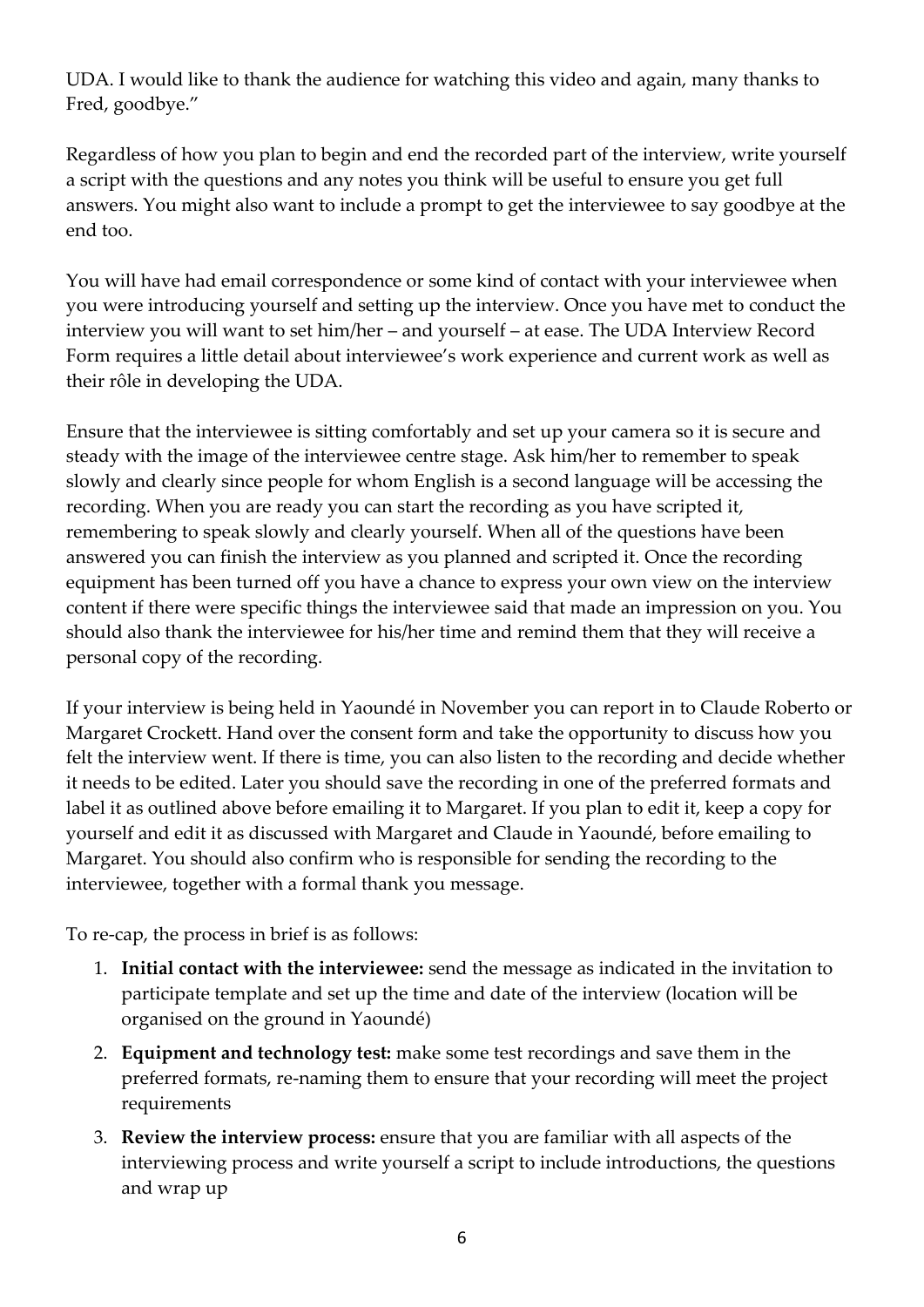- 4. **Final equipment test:** check the camera is working immediately prior to the interview
- 5. **Introductions:** introduce yourself
- 6. **Record Form:** ask the interviewee for the information about themselves, ask them to sign the consent form
- 7. **Project background:** briefly explain the project and the reason for the interview
- 8. **Recording:** record the interview
- 9. **Wrap-up:** comment on the interview as appropriate and thank the interviewee for their time Debriefing: meeting with Margaret and/or Claude to discuss how the interview went and if editing is necessary
- 10. **Final message to interviewee:** send the recording to the interviewee together with a formal thank you

#### Tips:

- Show respect and sensitivity
- $\blacksquare$  Be clear
- Ask follow-up questions in order to get a full answer
- Listen actively and show you are listening (eye contact, body language, mirroring<sup>5</sup>)
- Don't fiddle with or be distracted by the equipment
- Don't speak too much
- Try not to 'um and ah'

# Use of the Recordings

The interviews have been designed and recorded to be used as learning materials in the ICA Training Programme course "Understanding and Using the Universal Declaration on Archives". Final edited interviews will be made available to students on the ICA Training Programme's Learning Management System, played during face-to-face training and/or used for advocacy purposes by ICA as video or audio resources. A transcription of the content will also be provided, to facilitate access to information in the interviews for students who may have limited Internet bandwidth or be otherwise hindered from accessing large files.

# Copyright

Interviewees will agree to assign to the International Council on Archives all copyright in their contribution for use in all and any media. This will not affect their moral right to be identified as the "performer" in accordance with copyright, design and patents legislation.

<sup>&</sup>lt;sup>5</sup> Mirroring is repeating key words or the last few words of the interviewer to show you are following and encourages them to continue